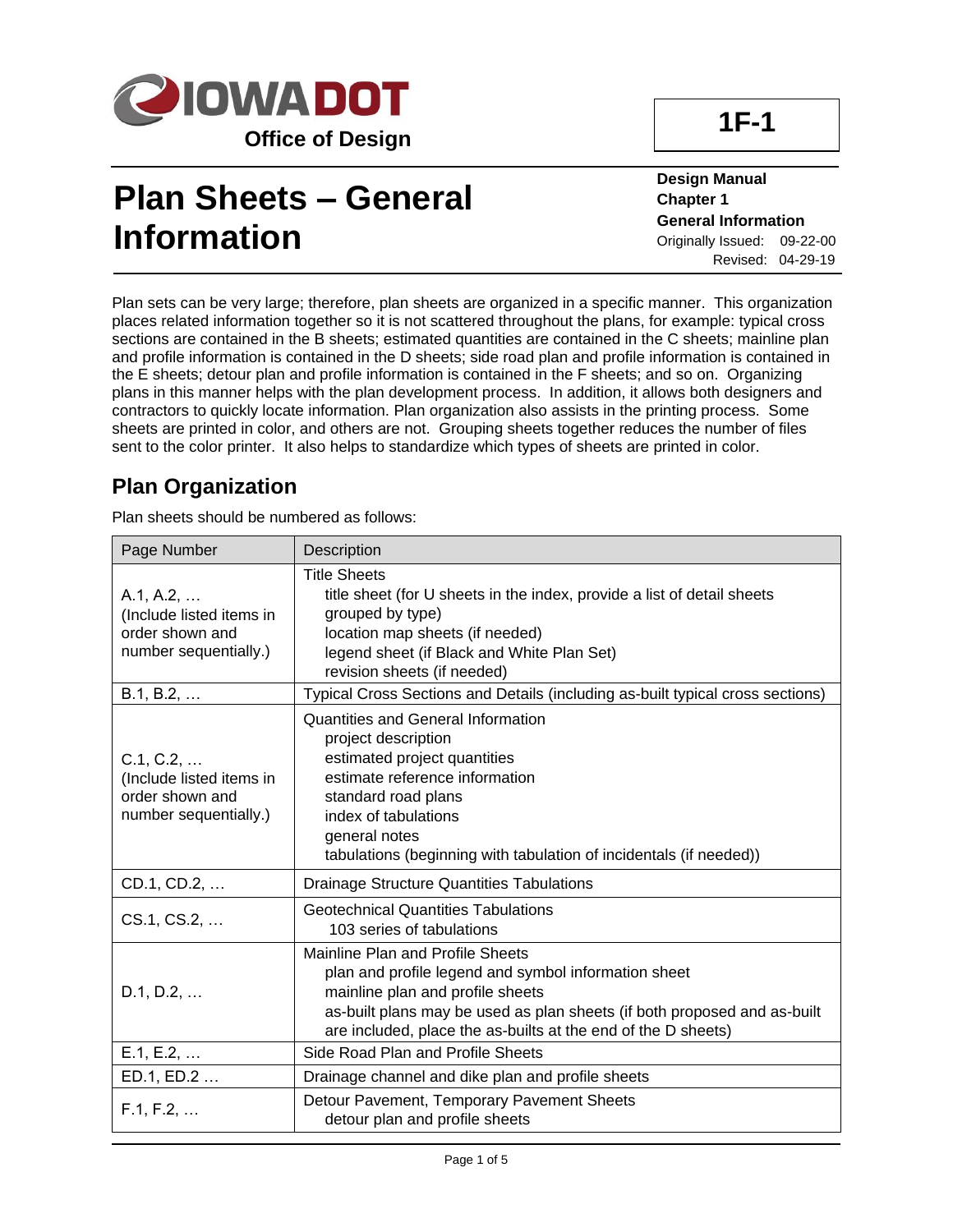| Page Number   | Description                                                          |  |  |  |
|---------------|----------------------------------------------------------------------|--|--|--|
|               | <b>Survey Sheets</b>                                                 |  |  |  |
| G.1, G.2,     | reference ties and bench marks                                       |  |  |  |
|               | horizontal control and superelevation tabulations for all alignments |  |  |  |
|               | alignment graphic layouts                                            |  |  |  |
| H.1, H.2,     | <b>Right-of-Way Sheets</b>                                           |  |  |  |
| HE.1, HE.2,   | mainline right-of-way sheets                                         |  |  |  |
|               | side road right-of-way sheets                                        |  |  |  |
|               | <b>Traffic Control and Staging Sheets</b>                            |  |  |  |
|               | traffic control plan                                                 |  |  |  |
|               | staging notes                                                        |  |  |  |
|               | tabulations (108-23A, 108-23B, 108-25, 108-26A, 111-1, 113-2)        |  |  |  |
| J.1, J.2,     | modified TC standard road plans                                      |  |  |  |
|               | traffic control and staging legend and symbol information sheet      |  |  |  |
|               | staging typical cross sections                                       |  |  |  |
|               | staging and traffic control sheets                                   |  |  |  |
|               | temporary pavement markings and temporary signing graphic layouts    |  |  |  |
|               | detour maps                                                          |  |  |  |
| K.1, K.2,     | Interchange Sheets                                                   |  |  |  |
|               | interchange layout sheets<br>ramp plan and profile sheets            |  |  |  |
|               | Geometric, Staking, and Jointing Sheets                              |  |  |  |
|               | geometrics and staking                                               |  |  |  |
| L.1, L.2,     | island geometrics tabulations                                        |  |  |  |
|               | edge profiles                                                        |  |  |  |
|               | jointing                                                             |  |  |  |
|               | <b>Storm Sewer Sheets</b>                                            |  |  |  |
|               | storm sewer legend and symbol information sheet                      |  |  |  |
| M.1, M.2,     | storm sewer tabulations                                              |  |  |  |
|               | storm sewer plan and profile sheets                                  |  |  |  |
|               | <b>Sanitary Sewer Sheets</b>                                         |  |  |  |
| MSA.1, MSA.2, | sanitary sewer legend and symbol information sheet                   |  |  |  |
|               | sanitary sewer tabulations                                           |  |  |  |
|               | sanitary sewer plan and profile sheets                               |  |  |  |
|               | <b>Water Main Sheets</b>                                             |  |  |  |
| MWM.1, MWM.2, | water main legend and symbol information sheet                       |  |  |  |
|               | water main tabulations                                               |  |  |  |
|               | water main plan and profile sheets                                   |  |  |  |
| MIT.1, MIT.2  | <b>Wetland Sheets</b>                                                |  |  |  |
| N.1, N.2,     | <b>Traffic Signal Sheets</b>                                         |  |  |  |
| P.1, P.2,     | <b>Lighting Layout Sheets</b>                                        |  |  |  |
|               | <b>Soils Sheets</b>                                                  |  |  |  |
| Q.1, Q.2,     | soils legend and symbol information sheet                            |  |  |  |
|               | soils plan and profile sheets<br>soils detail sheets                 |  |  |  |
|               | <b>Soils Borrow Sheets</b>                                           |  |  |  |
| QR.1, QR.2,   | <b>Sediment Control Quantities Tabulations</b>                       |  |  |  |
| RC.1, RC.2,   | pollution prevention plan (PPP)                                      |  |  |  |
|               | erosion control tabulations                                          |  |  |  |
|               |                                                                      |  |  |  |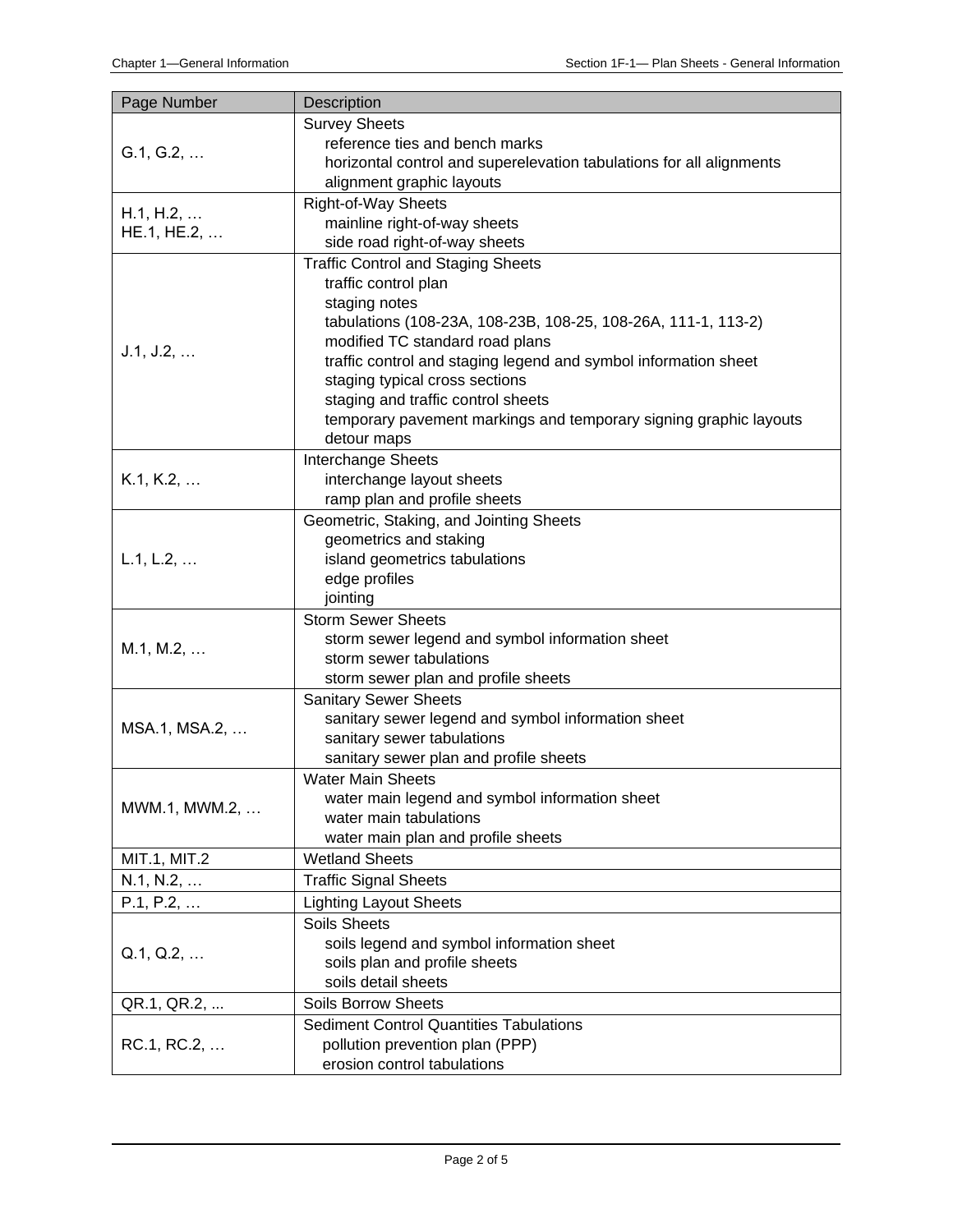| Page Number   | <b>Description</b>                                                                                                                                                      |  |  |  |  |
|---------------|-------------------------------------------------------------------------------------------------------------------------------------------------------------------------|--|--|--|--|
| RR.1, RR.2,   | <b>Erosion Control Plan Sheets</b><br>erosion control legend and symbol information sheet<br>drainage basin plan sheets<br>erosion control device placement plan sheets |  |  |  |  |
| RU.1, RU.2,   | <b>Erosion Control Detail Sheets</b>                                                                                                                                    |  |  |  |  |
| S.1, S.2,     | <b>Sidewalk Sheets</b><br>sidewalk legend and symbol information sheet<br>sidewalk plan sheets<br>sidewalk tabulations                                                  |  |  |  |  |
| SPS.1, SPS.2, | <b>Bridge Plan Soils Sheets</b>                                                                                                                                         |  |  |  |  |
| T.1, T.2,     | <b>Earthwork Quantity Sheets</b><br>legend<br>tabulations                                                                                                               |  |  |  |  |
| U.1, U.2,     | 500 Series Design Detail Sheets, Modified Standards, and Detail Sheets                                                                                                  |  |  |  |  |
| V.1, V.2,     | <b>Bridge and Culvert Situation Plans</b><br>Retaining Wall Plans<br>plan and profile sheets<br>retaining wall notes<br>Other Bridge Design Details                     |  |  |  |  |
| W.1, W.2,     | <b>Mainline Cross Sections</b>                                                                                                                                          |  |  |  |  |
| X.1, X.2,     | <b>Side Road Cross Sections</b>                                                                                                                                         |  |  |  |  |
| Y.1, Y.2,     | <b>Ramp Cross Sections</b>                                                                                                                                              |  |  |  |  |
| Z.1, Z.2,     | <b>Detour Cross Sections</b>                                                                                                                                            |  |  |  |  |

#### **Plan Sheet Basics**

Information contained varies from sheet to sheet; however, the following information is to be on the bottom of every plan sheet:

- Design Team.
- County(s).
- Project Number.
- Sheet Number.
- Current date stamp, directory, and file name.

When developing plan sheets, keep the following in mind:

- Every sheet needs to be covered by an engineer's signature.
- To the extent possible, avoid repeating information within the plan. Say it once and say it right. This reduces the possibility of conflicts within a plan.
- Check information to determine if it over-rides, duplicates, or conflicts with other contract documents. Eliminate duplication where possible and resolve conflicts. Investigate the impact over-riding one contract document will have on other contract documents. A hierarchy of documents is listed in Section [1105](../../erl/current/GS/content/1105.htm) of the Specifications.
- Place information so it is easy for the contractor and inspector to find. Special notes shown on plan or profile views should be referenced from the C sheets, usually in a tabulation or Estimate Reference Note.
- Provide sufficient information so that the contractor can construct the project, but don't overwhelm the contractor with information. In essence, do not include information just because you can – include information that will be of value to the contractor.
- Special notes and drawings should only be used for unique situations and used only when they are absolutely necessary. Just because you can change something doesn't mean you should.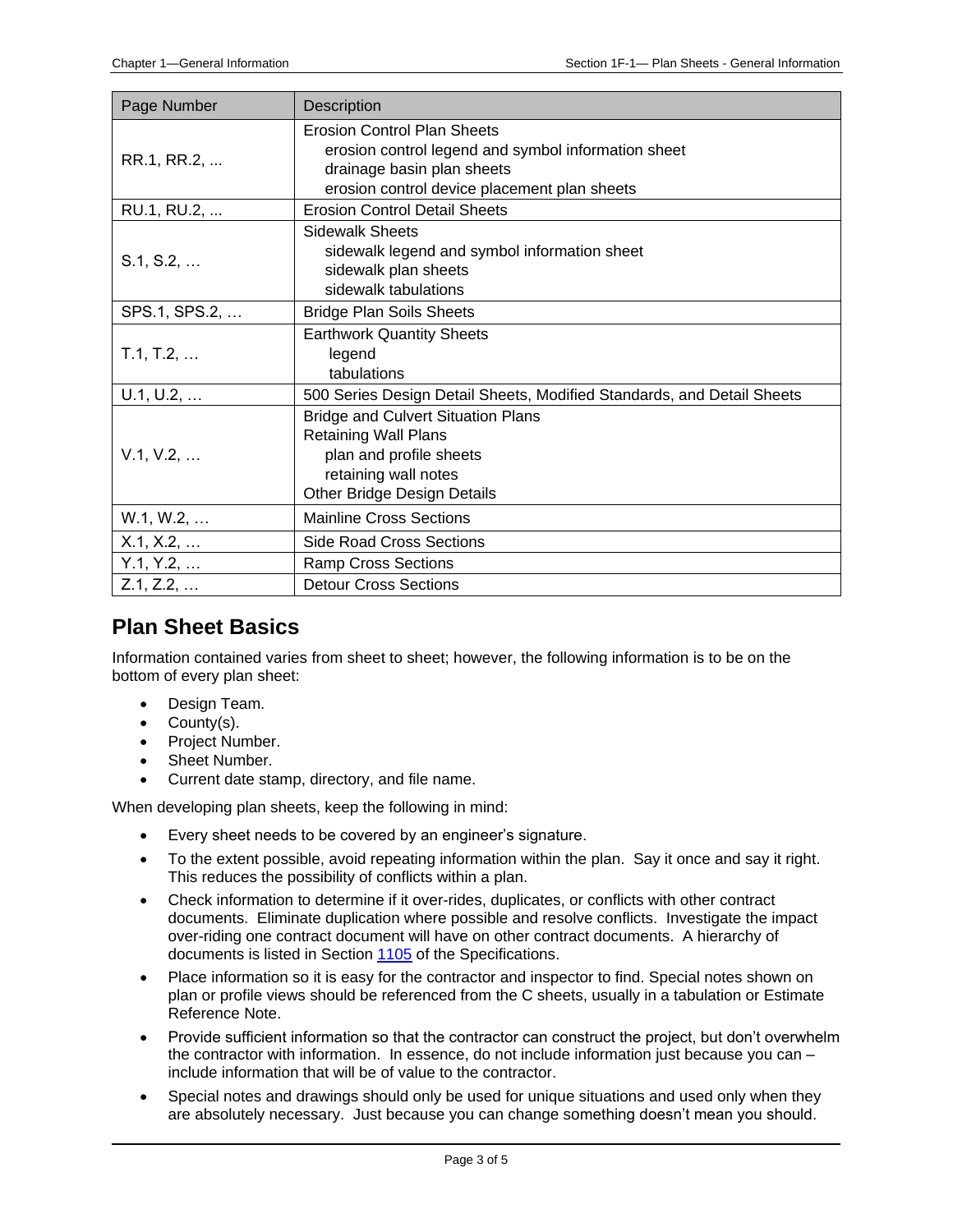- If a color standard road plan needs to be modified, include it in the U sheets as a black and white sheet per Section [21E-4.](21e-04.pdf) This excludes any modified [TC Series](../stdplne_tc) Standard Road Plans as outlined in Sectio[n 1F-10.](01f-10.pdf)
- If adding labels, use the naming conventions from the specifications.
- Something that is clear to you is not necessarily clear to the contractor. Similarly, something that is confusing to you may not be confusing to the contractor.
- Each bid item requires an associated specification, standard, detail, or plan note.

#### **Sheet and Text Scales**

The designer must select an appropriate plan scale for the project and type of sheet. For most rural projects, the plan and profile sheets will be 100 scale. However, 50 scale may be used in rural areas where the complexity of the project requires greater detail. For urban projects, the designer may choose between 20 scale and 50 scale depending on the level of detail necessary. Geometric, Staking, and Jointing Sheets sheets are typically 20 scale. Sidewalk sheets are typically 10 scale. For information on cross section sheet scales, refer to Section [1F-23a.](01f-23a.pdf)

When using **Plan View Labeler** and **Profile Labeler**, it is important to set the text attributes appropriately with respect to the sheet scale that has been selected. Table 1, below, shows the relationship between sheet scale and text parameters. Figure 1 shows an example of text parameters for a 100 scale sheet. After setting the desired text parameters, set the symbology for the shape and leader tabs to match the parameters tab by selecting *Set All Parameters* as shown in Figure 1.

| <b>TADIC T.</b> OTICCL AND TCAL OCAIC OUNCILIES |                        |                         |       |                      |                        |                        |  |
|-------------------------------------------------|------------------------|-------------------------|-------|----------------------|------------------------|------------------------|--|
| <b>Sheet</b><br><b>Scale</b>                    | <b>Sheet</b><br>Length | <b>Text Preferences</b> |       |                      |                        |                        |  |
|                                                 |                        | <b>Th</b>               | Tw    | <b>Justification</b> | <b>Font</b>            | Line<br><b>Spacing</b> |  |
| 10                                              | 300 FT                 | 1.30                    | 1.30  | Left                 | 36 ROAD_DESIGN_GENERAL | 0.65                   |  |
| 20                                              | 600 FT                 | 2.60                    | 2.60  | Left                 | 36 ROAD DESIGN GENERAL | 1.30                   |  |
| 50                                              | 1500 FT                | 6.50                    | 6.50  | Left                 | 36 ROAD DESIGN GENERAL | 3.25                   |  |
| 100                                             | 3000 FT                | 13.00                   | 13.00 | Left                 | 36 ROAD DESIGN GENERAL | 6.50                   |  |





**Figure 1:** Text Parameter Settings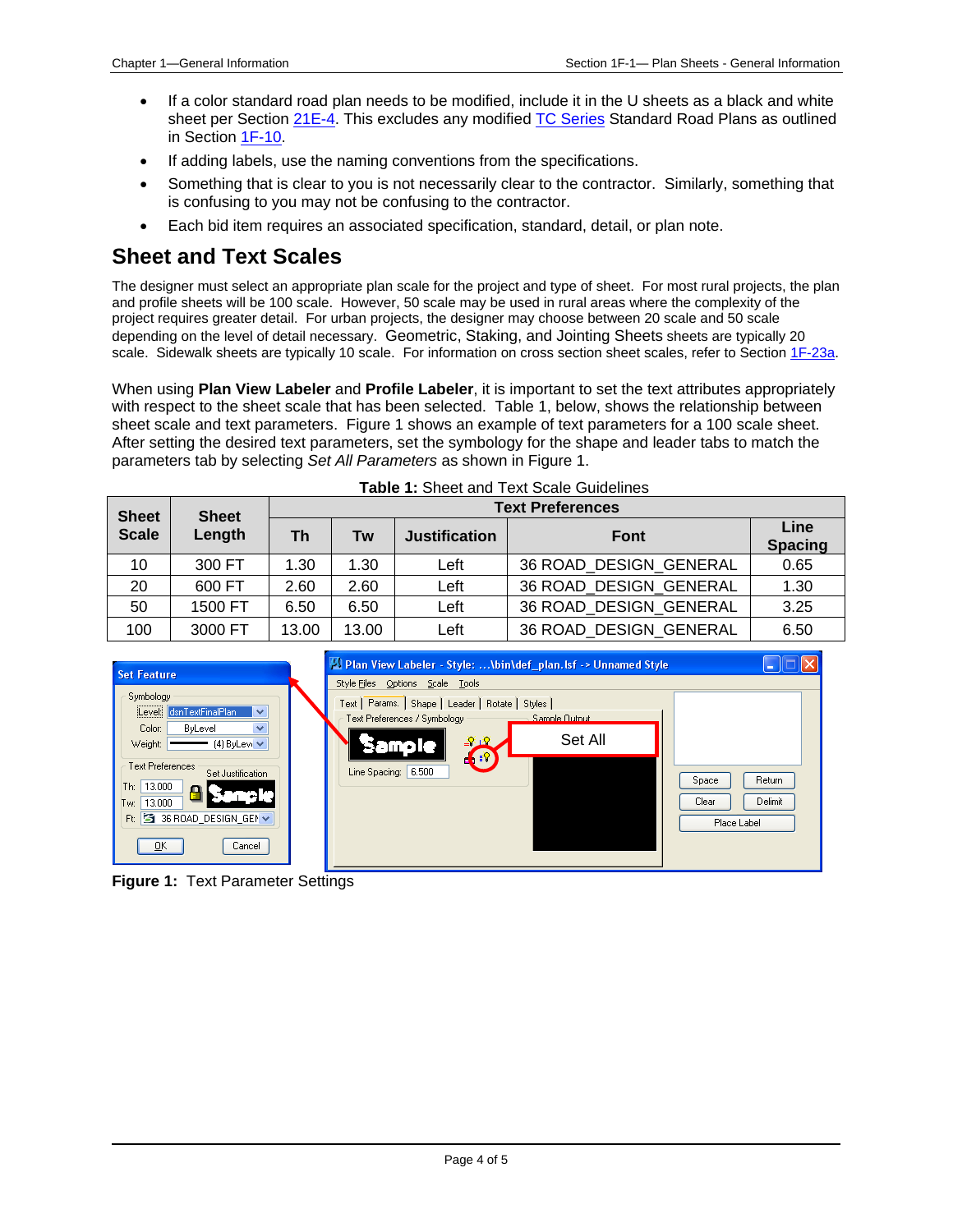#### **Plan Quality Checklist**

- Is Design Team information correct and at the bottom of each sheet?
- Is the County(s) included at the bottom of each sheet?
- Is the project number correct and at the bottom of each sheet?
- Are sheet numbers at the bottom of each page? Are sheets numbered sequentially in black text?
- Are the current date stamp, directory, and file name at the bottom of each sheet?
- Is information located on appropriate sheets?
- Are sheets legible?
- Have plan sheets prepared by other offices been appropriately incorporated into the plan set?
- Is color use appropriate according to Section [21E-4?](21e-04.pdf)
- For a D4 Submittal, have the following items been included:
	- o Road Design Engineer's seal on the first Road Design Sheet
	- o Sheet block for bridge projects with design and file numbers on all sheets